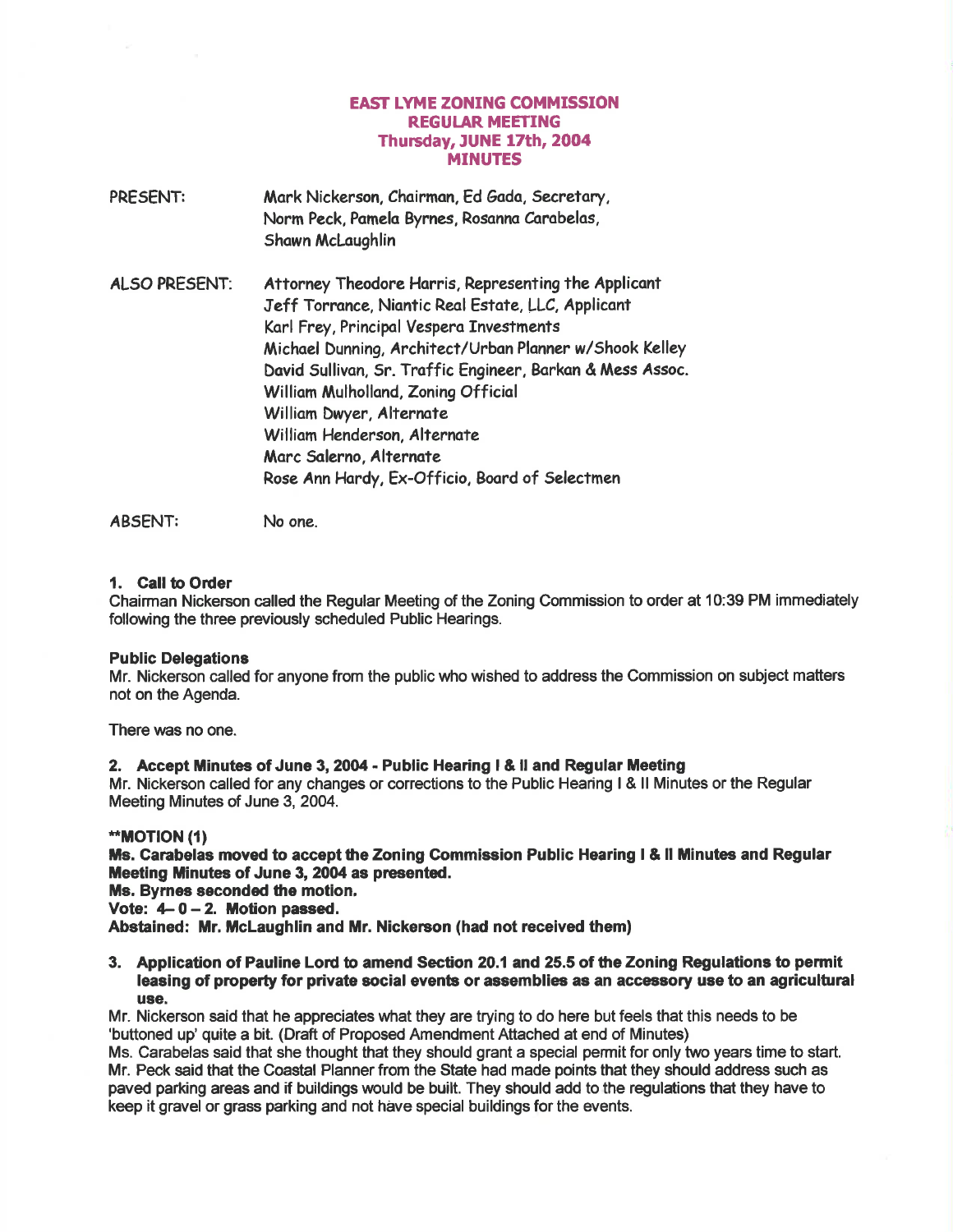Mr. Nickerson said that he would throw this out there. He would not want to be living next to this and would not want his neighbors throwing parties each weekend with some 350 people. He is not sure that this is farming however most of the areas in Town that would be able to meet the two-acre requirement are in rural areas of the Town. He asked if it is fair that suddenly people find themselves living near a wedding factory? And, quite possibly not just not one time but every weekend? lt is one thing regarding buyer beware but the people who reside next to these 'farm' areas now' know what they have next to them and do not expect that there will be parties or weddings every weekend.

Ms. Bymes said that on the side of the farm, if they cannot afford to keep it then they could sell it to a developer and they need to try to support it.

Mr. Nickerson said that he does not think that it is their job to decide what other business a farm/agricultural property can enter into to conduct a viable business.

Ms. Byrnes asked what if it was a bed and breakfast?

Mr. Mulholland said that the bed and breakfasts couldn't do this.

Mr. Nickerson said that he is not sure that it is this Commissions job to try to create some type of outlet for farm/agricultural use to gain further business because what they have chosen to do does not seem to be viable. This does not seen to be within their scope.

Mr. Peck said he wanted to take a quick poll on how many of the members would like to try to make this possibly work.

Mr. Nickerson cautioned them that what they would be doing is not just for this application but for the whole Town where this might apply.

Approximately two thirds of the members thought that they might want to try to see if this could be worked out.

Mr. Nickerson asked if they felt that they could do it with just one or two tweaks of the draft presented. The consensus of the Gommission was no because they are not just talking about this one property. lt was decided that due to the business that they had to cover and the time constraint this evening that they would table this until their next meeting. ln the meantime, they would all think about howthey would want to adjust this and what changes or additions they would want to make to see if it is possible to do.

- 4. Application of Theodore A. Harris for a change of zone from SU (Special Use) to SU-E (Special Use-Elderly) for the property identified in the application as 16 Mostowy Road, East Lyme, CT. Property is further identified as Lot 5 on East Lyme Tax Assessor's Map 40.0. and -
- 5. Application of Theodore A. Harris for a Special Permit to construct 80 units of elderly housing on a portion of the prcperty identified in the application as 16 Mostoury Road, East Lyme, CT. Property is further identified as Lot 5 on East Lyme Tax Assessor's Map 40.0.

Mr. Nickerson called for any discussion.

#### \*\*MOTION (2)

Mr. Peck moved to approve the Application of Theodore A. Harris for a change of zone from SU (Special Use) to SU-E (Special Use-Elderly) for the property identified in the application as 16 Mostowy Road, East Lyme, CT. Property is further identified as Lot 5 on East Lyme Tax Assessor's Map 40.0.

Ms. Carabelas seconded the motion. Vote:  $6 - 0 - 0$ . Motion passed.

Mr. Peck stated that the reason is that this complies with all of the regulations and the Town Plan of Conservation & Development.

Mr. Mulholland noted that this decision would be published on Friday, June 25, 2004 and would become effective the next day.

#### \*MOT|ON (3)

Mr. Peck moved to apprcve the Application of Theodore A. Harris for a Special Permit to construct 80 units of elderly housing on a portion of the property identified in the application as 16 Mostowy Road, East Lyme, CT. Property is further identified as Lot 5 on East Lyme Tax Assessor's Map 40.0 with the condition that this is subject to endorsement of the Town Engineer prior to issuance of any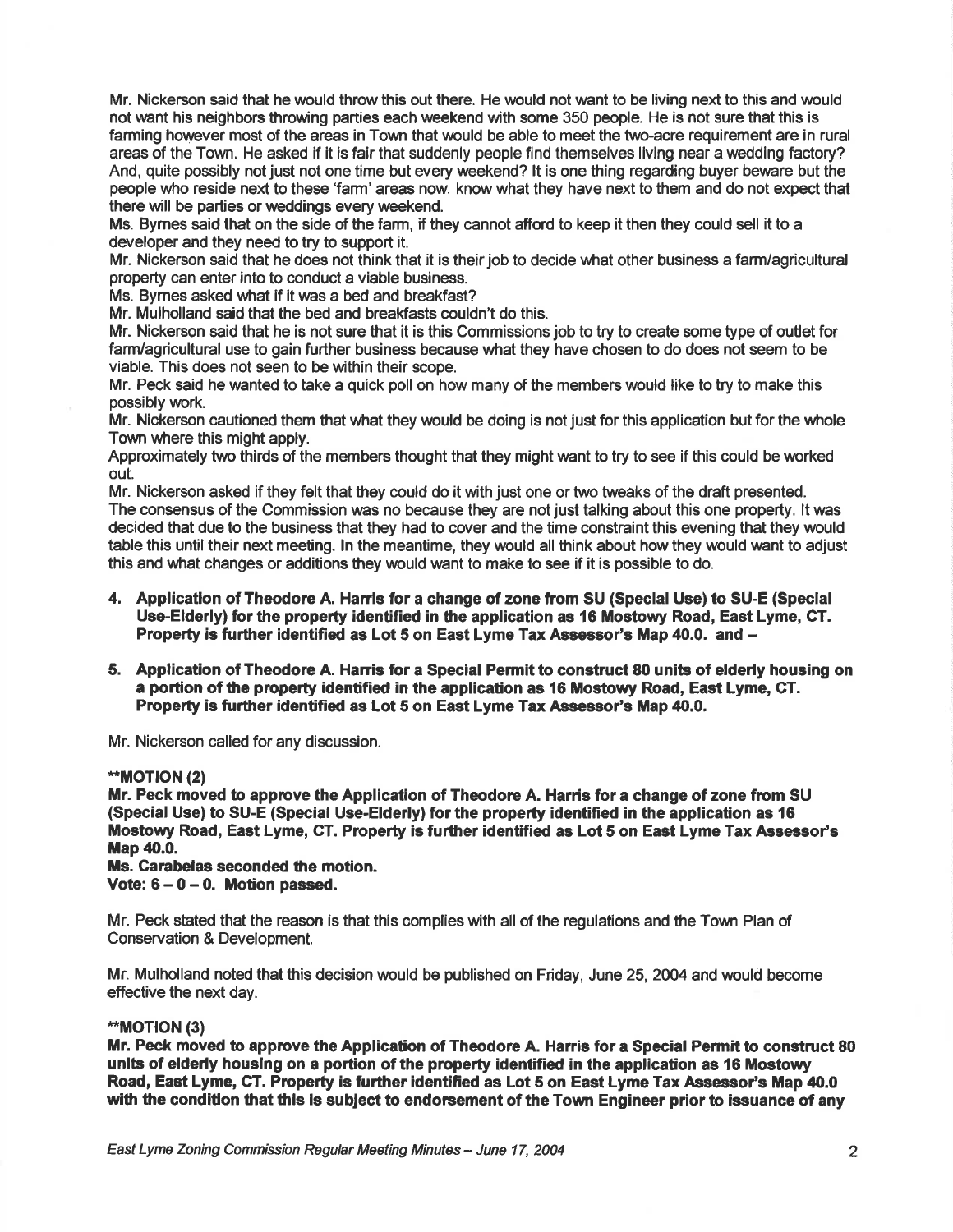## permit and this includes the granting of all waivers as requested on Section 24.6C, 24.6E(3) and  $12A.2.3.$

#### Ms. Carabelas seconded the motion.

Ms. Byrnes said that she wanted to discuss the approval of the waivers. She said that she does not see a compelling reason to have the setback reduction, as this is not a huge hardship to them to cut some houses out and have less. While she is not real concerned with the waiver of the evergreens, she is concemed with this regarding the buffer.

Ms. Carabelas said that she did not understand that the waiver included the buffer in this motion and that she wanted to withdraw her second of this motion.

Mr. Nickerson seconded the motion on the floor that was originally made by Mr. Peck.

Mr. Mclaughlin said that he was concerned about that setback line and it seems the phase line could be moved up.

Mr. Nickerson asked Mr. Mulholland about the section that covers this and the waiver.

Mr. Mulholland said that Section 12A.2.3 states that a building must be 150' from the street line and 100' from the property line. The Zoning Commission may waive the 100' from the property line and/or the 150' from the street line.

Mr. Nickerson said that they could waive this and still have the natural topography buffer. There is no building at the boftom of the ledge and there is forest area. Also the property owners have been notified and have not come forward with any concerns.

Mr. Peck said that if the land to the east were flat that he would totally object to this. There is about a 45' slope there and that is not something that we want to build on. Here, they are utilizing the natural terrain to their benefit. lt is reasonable in this case for us to waive this. They have a 50' landscape buffer and 300' of hill that cannot be seen through.

Mr. Nickerson said that Mr. Pfanner explained where this naturally fits in.

Ms. Byrnes said that she is not compelled and does not see where they can't go with 76 units. There is tons of opportunity for them to build more units here in other phases.

Mr. Nickerson asked Ms. Byrnes if this was the only phase if she would think differently.

Ms. Byrnes said that this is not a hardship. A hardship is a hardship if it is the only place that someone can build their house then they deserve a variance and this is not the case here.

Mr. Peck asked for a moment that they took at this as making a deal here and negotiating. We are giving them three houses in the 100' buffer and there is a hill so no one can see these houses. They are giving us four times the open space that we require and 6% coverage of the area when they are allowed 10% coverage. This does not create any hardship to any of the neighboring properties and there is no harm in doing this.

Ms. Bymes said that she is not compelled to grant this variance.

Ms. Carabelas reminded them that the neighbors have been notified and have not shown up or sent a letter voicing any opposition to this application.

Mr. Nickerson called for a vote. Vote:  $2 - 3 - 1$ . Motion failed. For: Mr. Nickerson and Mr. Peck Against: Mr. McLaughlin, Ms. Byrnes and Ms. Carabelas Abstained: Mr. Gada

#### \*MOTION (4)

Ms. Byrnee moved to apprcve the Application of Theodore A. Harris for a Special Permit to construct 80 units of elderly housing on a portion of the property identified in the application as 16 Mostowy Road, East Lyme, CT. Property is further identified as Lot 5 on East Lyme Tax Assessor's Map 40.0 with the condition that this is subject to endorsement of the Town Engineer prior to issuance of any permit and the granting of all waivers as requested EXCEPT for the waiver of Section 12A.2.3 along the easterly boundary.

Ms. Carabelas seconded the motion.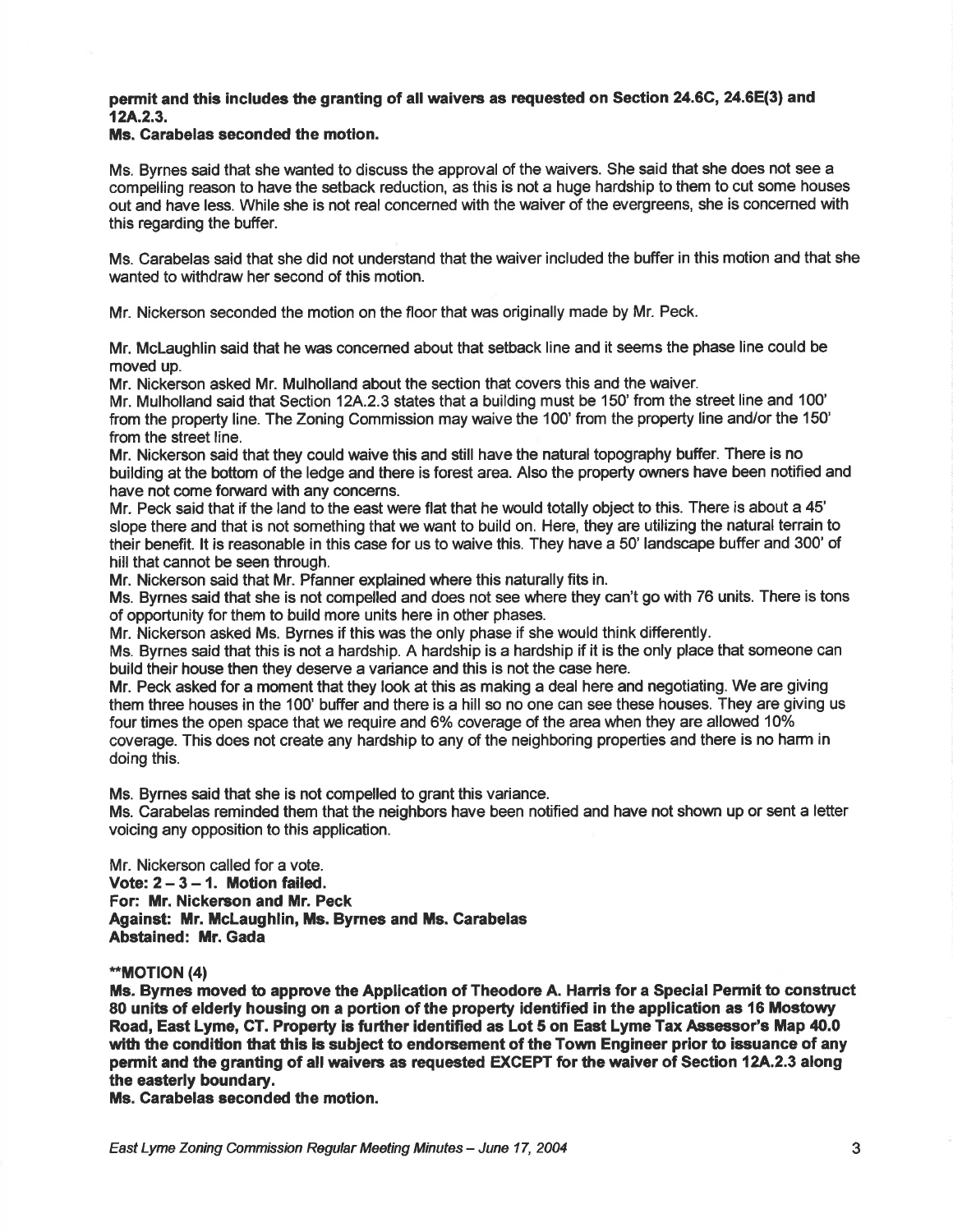Mr. Peck asked if they would consider making the 100' buffer a 90' buffer so that they could keep one house. Mr. Mclaughlin said that they should just move the whole area up.

Ms. Bymes asked who would approve this if they allowed the g0' and keeping Unit 63.

Mr. Mulholland said that they would have to redesign and they could come back to staff or the Commission on this. They could put this as part of their motion.

# Ms. Byrnes amended her motion to add after boundary:

, which will be at 90' to allow Unit 63 to remain. Any redesign changes will be approved by staff who will report back to this Gommission how they were handled. Ms. Carabelas amended her second to accept these additions.

Ms. Carabelas asked if Spinnaker had been allowed the type of setback reduction that was being requested here.

Mr. Mulholland said yes, Spinnaker was allowed the same type of setback reduction requested here and added that each request is at the discretion of the Commission.

Mr. Nickerson called for a vote. Vote:  $5 - 1 - 0$ . Motion passed. Against: Mr. Nickerson

Ms. Byrnes said that the reasons for approval of the Special Permit are that this meets the standards of the regulations and the Elderly Housing regulations.

Mr. Mulholland noted that this decision would be published on Friday, June 25, 2004 and would become effective the next day.

#### OLD BUSINESS

#### 1. Stormwater

Mr. Mulholland reported that this is still being worked on.

# 2. Aquifer Protection

Mr. Mulholland reported that this is still being worked on.

#### NEW BUSINESS

1. Application of Theodore A. Harris for a change of Zone from RU-40 residential to Special Use Elderly (SU-E) for property off Indian Woods Road, Niantic, CT. Assessor's Map 10.3, Lot 10.

Mr. Nickerson asked Mr. Mulholland to schedule this for a Public Hearing.

2. Application of Theodore A. Harris for a Special Permit for elderly housing, request to modify current permit and site plan for the Spinnaker Elderly Housing project to allow the addition of 21 units.

Mr. Nickerson asked Mr. Mulholland to schedule this for a Public Hearing.

# 3. Any business on the floor, if any by the majority vote of the Commission

There was none.

# 4. Zoning Official

Mr. Mulholland reported that the Stop & Shop opened with a temporary CO subject to a couple of conditions. They have some front landscaping to do and some things to put up that have not anived yet. Also, while the riprap was a DOT event, he is hoping that the applicant will help the Town with getting something done about it. He added that he thinks that area will be developed anyway and all of that will be remwed in the future. Mr. Mulholland further reported that the Clark's Hollow project is getting underway and that there are many other applications that will be coming along as there is a lot of interest and discussion going on now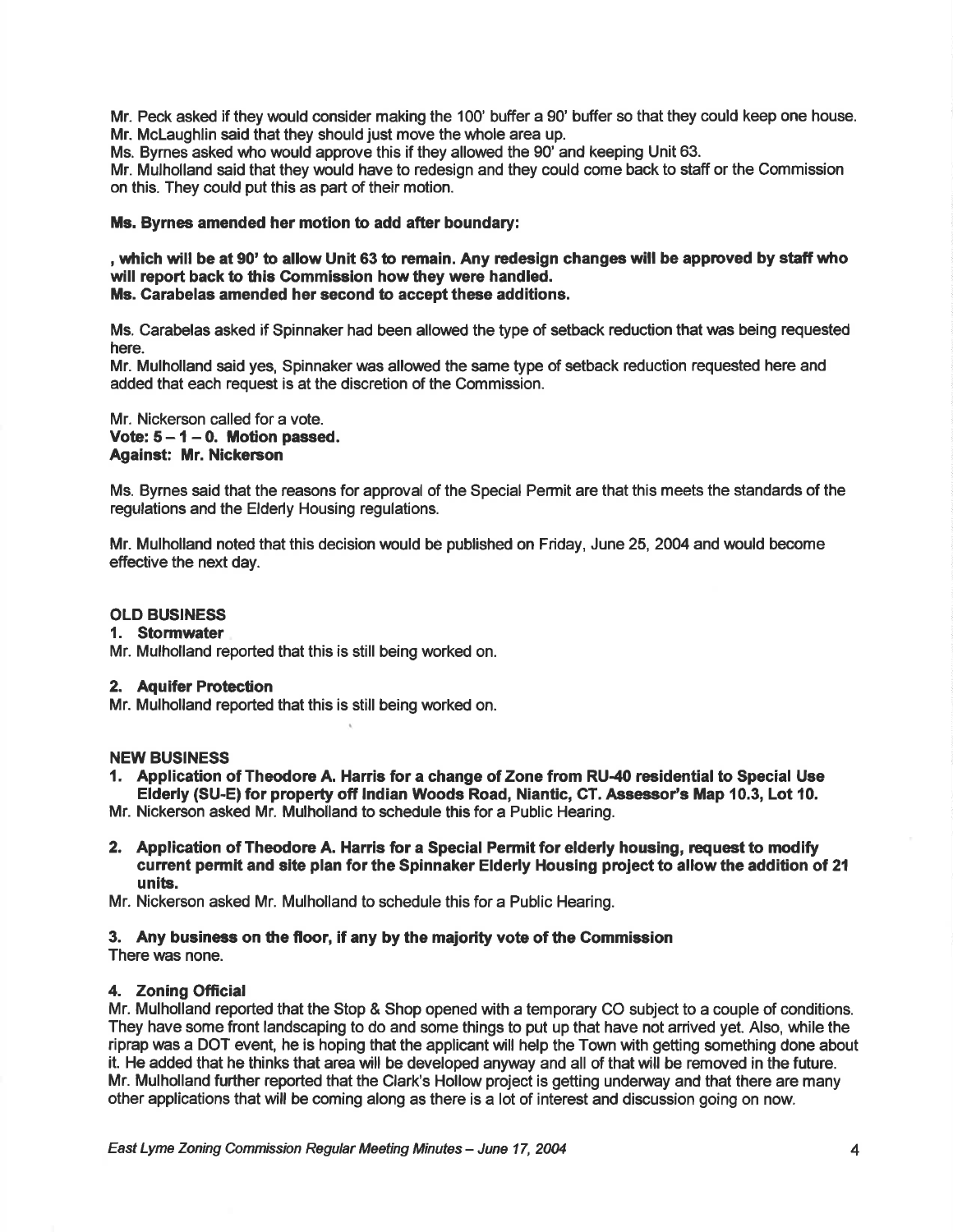## 5. Comments fiom Ex-Officio.

Ms. Hardy said that due to the lateness of the hour that she would defer her report.

#### 6. Gomments fiom Zoning Board Liaison to Planning Commission

There was no report.

# 7. Comments from Chairman

Mr. Nickerson thanked the Commission for their hard work this evening and said that he is concemed that they tighten themselves up with respect to their public hearing procedure as that is not the time to voice opinions. lt is the time to receive testimony and gather as much information as necessary to later deliberate and make a decision. During deliberations they can voice their opinions as they did this evening. His concern is to keep the process objective and not taint it so that they can avoid legal issues.

#### 8. Adjournment

#### \*\*MOTION (5)

Ms. Garabelas moved to adjoum this Regular Meeting of the East Lyme Zoning Commiesion at 11:33 PM.

Mr. Gada seconded the motion. Vote:  $6 - 0 - 0$ . Motion passed.

Respectfully submitted,

Koren Zmitruk, Recording Secretary